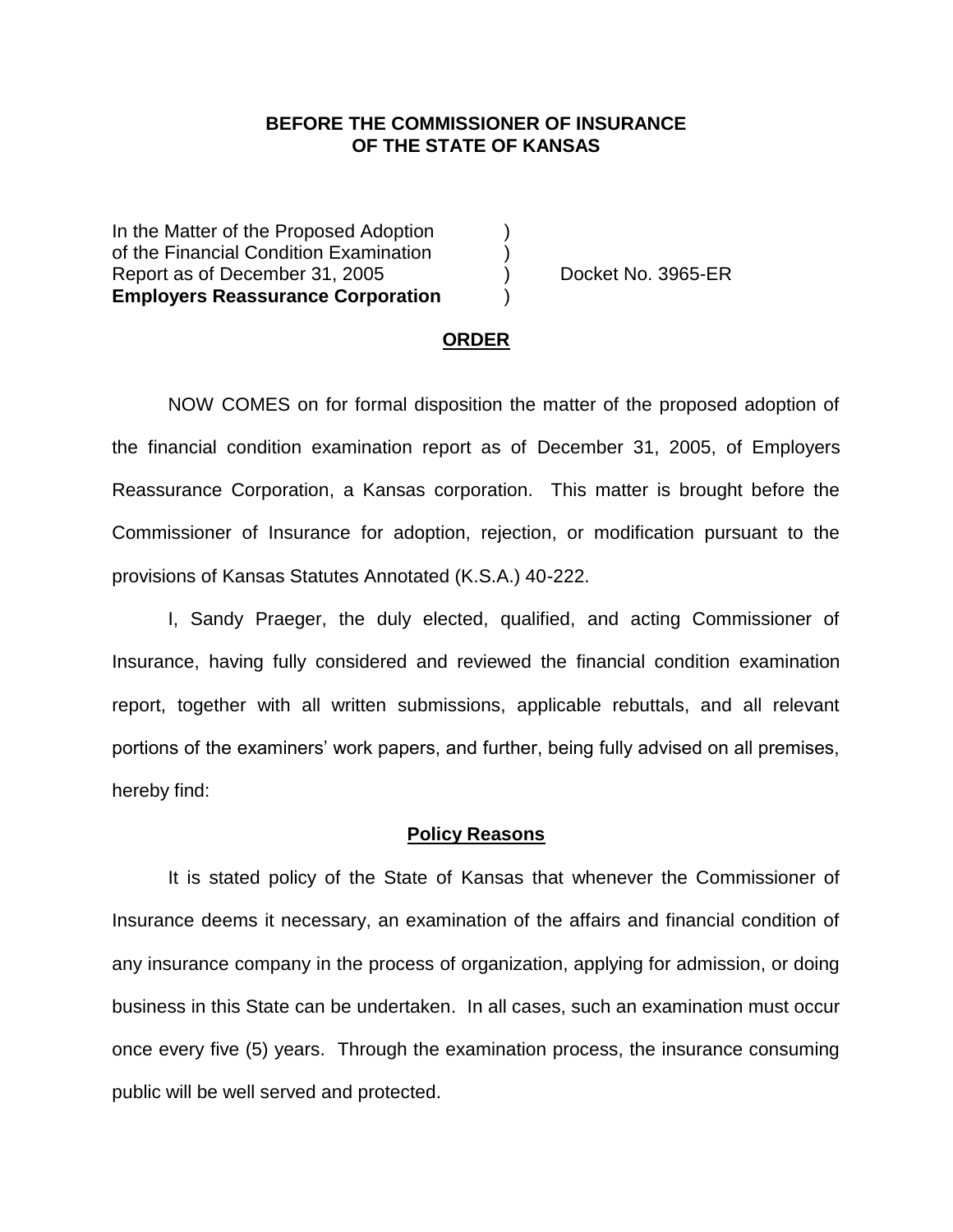### **Findings of Fact**

1. The Commissioner of Insurance has jurisdiction over this matter pursuant to K.S.A. 40-222.

2. An examination of Employers Reassurance Corporation was undertaken by the Kansas Insurance Department and was completed on February 9, 2009.

3. The examiner-in-charge tendered and filed with the Kansas Insurance Department a verified written report of the examination within thirty (30) days following completion of the examination, to wit; February 9, 2009.

4. Following receipt of the verified report, the Kansas Insurance Department transmitted the report to Employers Reassurance Corporation on J, with a duly executed notice advising the company of its opportunity to prepare and submit to the Kansas Insurance Department a written submission or rebuttal with respect to any and all matters contained in the report. Employers Reassurance Corporation was further advised that any written submission or rebuttal needed to be filed with the Kansas Insurance Department no later than thirty (30) days after receipt of the verified report.

5. Employers Reassurance Corporation filed a written acceptance of the verified report on February 23, 2009.

6. Based upon the written submission tendered by Employers Reassurance Corporation, the company took no exceptions to matters contained in the verified report.

7. Within thirty (30) days of the end of the time period allowed for written submission or rebuttal, the Commissioner of Insurance fully reviewed the report,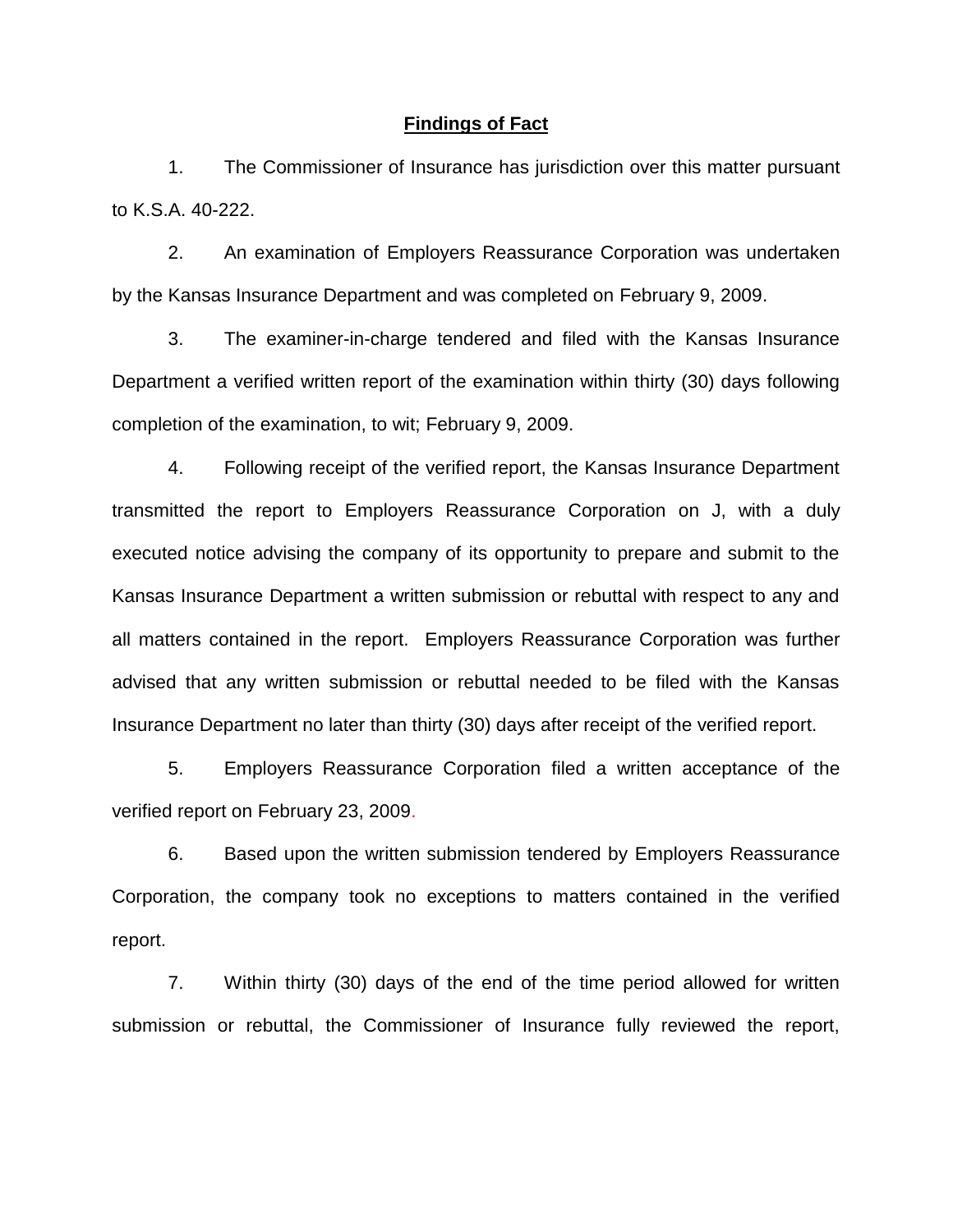together with all written submissions and rebuttals provided by Employers Reassurance

Corporation. The Commissioner of Insurance further reviewed all relevant workpapers.

8. No other written submissions or rebuttals were submitted by Employers Reassurance Corporation.

# **Conclusion of Law**

9. K.S.A. 40-222(k)(2) provides:

"Within 30 days of the end of the period allowed for the receipt of written submissions or rebuttals, the commissioner shall fully consider and review the report, together with any written submissions or rebuttals and any relevant portions of the examiners workpapers and enter an order:

- (A) Adopting the examination report as filed or with modification or corrections. If the examination report reveals that the company is operating in violation of any law, regulation or prior order of the commissioner, the commissioner may order the company to take any action the commissioner considers necessary and appropriate to cure such violations; or
- (B) rejecting the examination report with directions to the examiners to reopen the examination for purposes of obtaining additional data, documentation or information, and refiling pursuant to subsection (k); or
- (C)call and conduct a fact-finding hearing in accordance with K.S.A. 40- 281 and amendments thereto for purposes of obtaining additional documentation, data, information and testimony."
- 10. Based upon the Finding of Fact enumerated in paragraphs #1 through #8

above, the financial condition examination report as of December 31, 2005, of

Employers Reassurance Corporation should be adopted.

## **IT IS THEREFORE, BY THE COMMISSIONER OF INSURANCE, ORDERED THAT:**

1. The financial condition examination report as of December 31, 2005, of

Employers Reassurance Corporation, hereby is adopted.